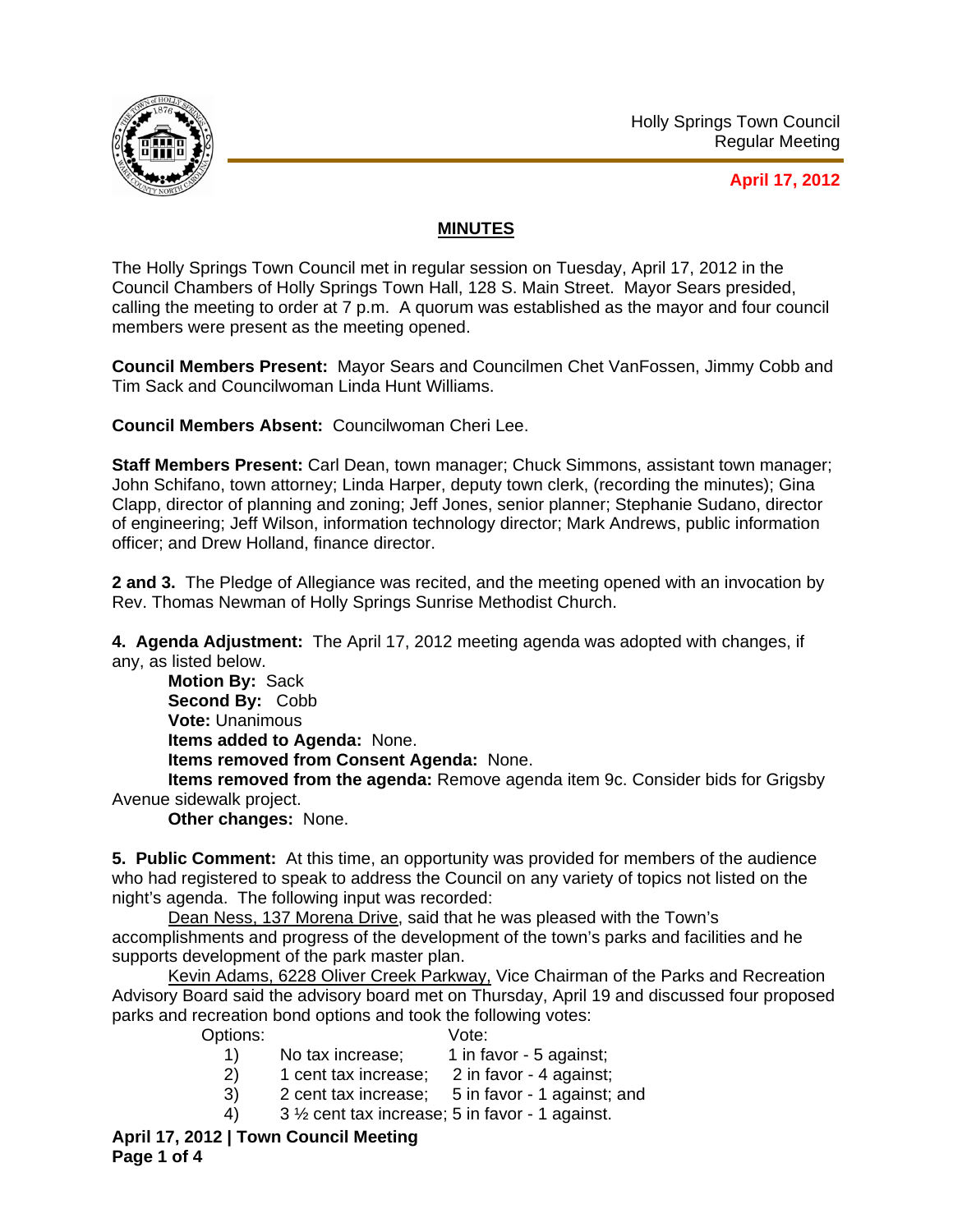Mr. Adams said now is the time to develop the parks, and not to delay. He thanked the Council for allowing the advisory board to participate in the parks and recreation bond development process.

**6a. National Day of Prayer-** Mayor Sears declared that Thursday, May 3, 2012 is the National Day of Prayer locally in Holly Springs. The day will be an opportunity for residents of all faiths to join in prayer together. Mayor Sears presented Rev. Thomas Newman of Holly Springs Sunrise Methodist Church with a proclamation declaring Thursday, May 3, 2012 as the National Day of Prayer.

**Action:** None.

**7a. American Cancer Society 2012 Relay for Life –** Ms. Christy Enhart of the American Cancer Society provided a brief presentation about the 2012 Relay for Life of South Wake event, which will be held May 19-20, 2012 at Holly Grove Middle School. Ms. Enhart invited the Council Members to join the walk starting at noon on May 19, and ending May 20 at 5:00 p.m.

 Mayor Sears presented Ms. Enhart with a proclamation designating May 19-20, 2012 as Relay for Life Day in Holly Springs.

## **Action:** None.

**7b. Holly Springs Farmers Market -** Mr. Jones said as the 2012 season of the Farmers Market approaches with the opening date of May 5, 2012, Department of Planning and Zoning staff would like to update the Town Council on the upcoming season and share all the events planned for the season.

 The Farmers Market started in 2007 as a way to promote the Village District and to promote locally- grown produce and products. The Farmers Market limits sellers participating in the Market to only products that are grown or produced in North Carolina. This way, we are assured that the produce and products are locally-grown and not brought in from elsewhere in the country. Last season from May to October, staff estimates approximately 10,000 visitors came to the market.

 He said the Farmers Market is being funded almost exclusively by sponsorship dollars from the community. This year we have returning sponsors, such as Farm-To-Table Chef Series presented by Rex Healthcare. Other sponsors on board as of this writing are The Go! Team (Blue Ribbon Sponsor), Woodcreek, Trellis Pointe Apartments, Main Street Square, Tri City Urgent Care, Village Family Practice of Holly Springs, Hampton Inn & Suites and new sponsors such as The Meat House in Cary, Crate Escape, Novartis, Carolina Soccer Club, Kimley-Horn and Associates, and Colliers International

 The Farmers Market is bigger and fresher than ever with more produce vendors, four meat vendors, and many more artisanal food vendors. Each Saturday will be filled with fun activities for the entire family. This season will again include weekly music and Little Sprouts Activity Center that provides fun activities for children by local child care providers. The Farm-To-Table Chef Series will be back cooking up products from the Market. Also returning is The Taste of Holly Springs, Back-to-School Beach Party, and the Chili Cook-Off.

 He said the goal of the Market this year is to promote and obtain more produce and food-related vendors for the 2012 season. It is our thought that this market can become a great place for the residents of Holly Springs to come and buy locally-grown farm products and to truly make the Market a focal point of the community.

Mr. Jones invited the Council members to join staff at 8:30 a.m. Saturday, May 5 for the grand opening of the Sixth Season of The Farmers Market in the Holly Springs Village District.

**Action:** None.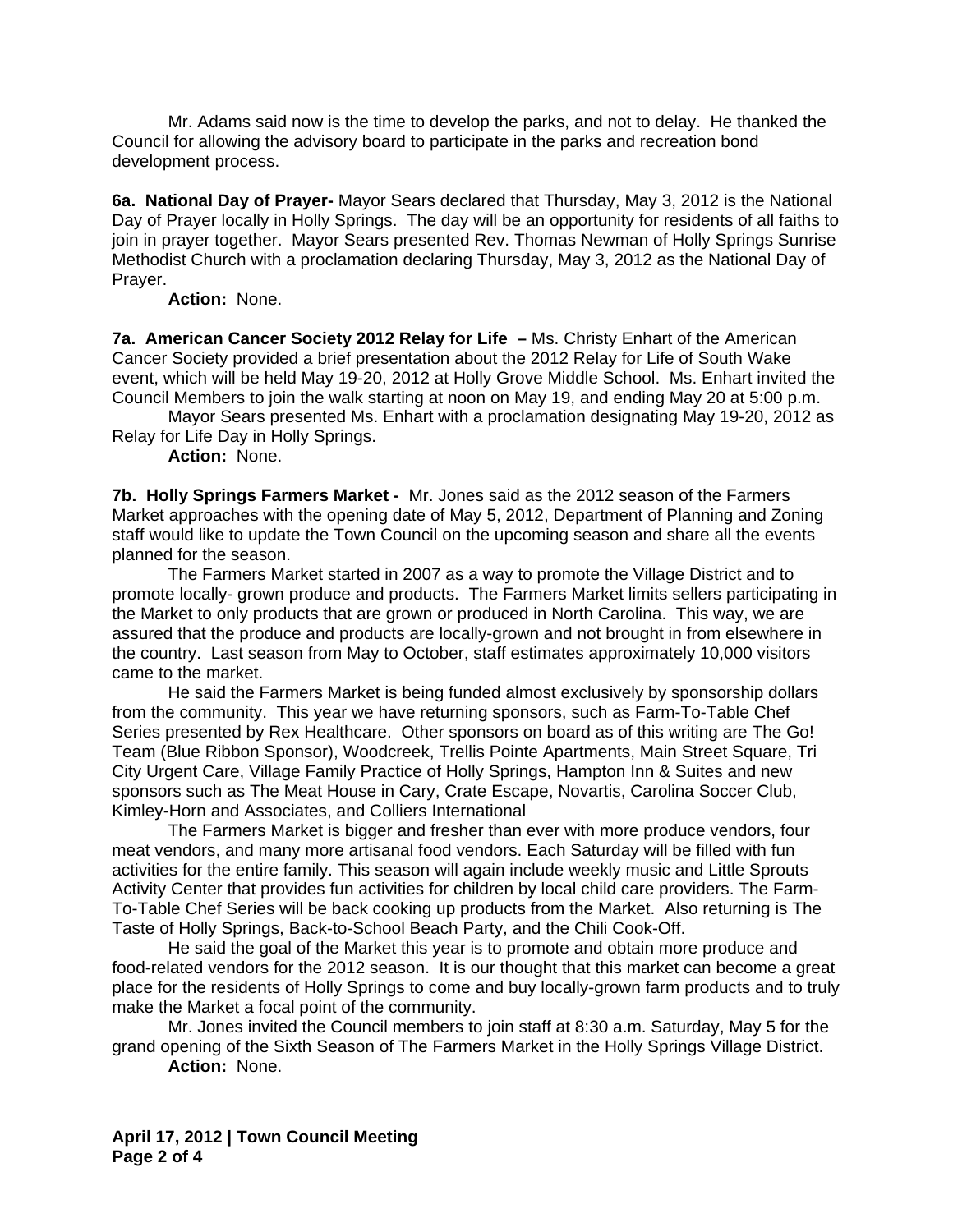**8. Consent Agenda:** The Council approved a motion to approve all items on the Consent Agenda. The motion carried following a motion by Councilman Sack, a second by Councilman VanFossen and a unanimous vote. The following actions were affected:

7a. Minutes - The Council approved minutes of the Council's regular meeting held April 3, 2012 and seal minutes of the closed session.

7b. Budget Amendment Report- The Council received a monthly report of amendments to the FY 2011-12 budget approved by the town manager. *A copy of the budget amendments report is attached to these minutes.* 

7c. Quarterly Financial Report – The Council received a quarterly financial report. *A copy of the quarterly financial report is attached to these minutes.* 

**9a. Ballenridge Outfall Rehabilitation Project Change Order #1 –** Ms. Sudano said Atlantic Coast Contractors has been given a notice to proceed, and work should begin soon on the Ballenridge outfall rehabilitation project.

She said change order #1 in the contract includes adding Part A of the original project back to its scope and removing the odor control vents from the project.

 She said originally, only Part B (manhole rehabilitation) was awarded to Atlantic Coast Contractors. This is because the bid for Part A (videoing and cleaning of the pipe line) came in significantly higher than expected. Since then, staff has worked with the contractor to reduce costs by modifying and clarifying the details of the work specified in Part B.

The cost has been reduced to about \$54,000, including off-site waste removal. With the credit received by removal of odor control vents from the project (Public Works will be installing them,) the net change order cost is \$36,075.

 The odor control vents will be removed from the contractor's work load, but this work will be handled by the Public Works Department, which will provide the Town a significant cost savings.

**Action:** The Council approved a motion to approve Change Order No. 1 in the amount of \$36,075 to the Atlantic Coast Contractors contract for the Ballenridge outfall rehabilitation project and to adopt a budget amendment to cover the change order.

**Motion By:** Sack **Second By:** Cobb **Vote:** Unanimous *A copy of the budget amendment is attached to these minutes.* 

**9b. Grigsby Avenue Sidewalk Project Bids –** This item was removed from the agenda during agenda adjustment.

**9c. Set Special Workshop Meeting Date –** Mr. Dean said in February, staff began formulating FY 2012-13 budget requests. In April, the town manager will meet with department heads to trim the amount of requests to balance with projected revenues. Before the town manager can finalize a proposed budget for the Council, some direction on parks and recreation spending is needed.

 Mr. Dean requests that the Council schedule a special workshop meeting for noon Wednesday, May 2, 2012 to finalize parks and recreation project priorities and funding sources so that the budget can be completed. The town manager provided the Council with an executive summary of how the budget would be structured with a zero-cent tax rate increase as well scenarios with incremental tax rate increases dedicated to the parks and recreation bond.

 He asked the Council to provide direction, and then he will finalize his proposed budget for formal presentation to the Town Council on May 15. Following the May 15 presentation, the Council will likely want to schedule another budget workshop on the proposed budget itself before eventual adoption in June.

**April 17, 2012 | Town Council Meeting Page 3 of 4**